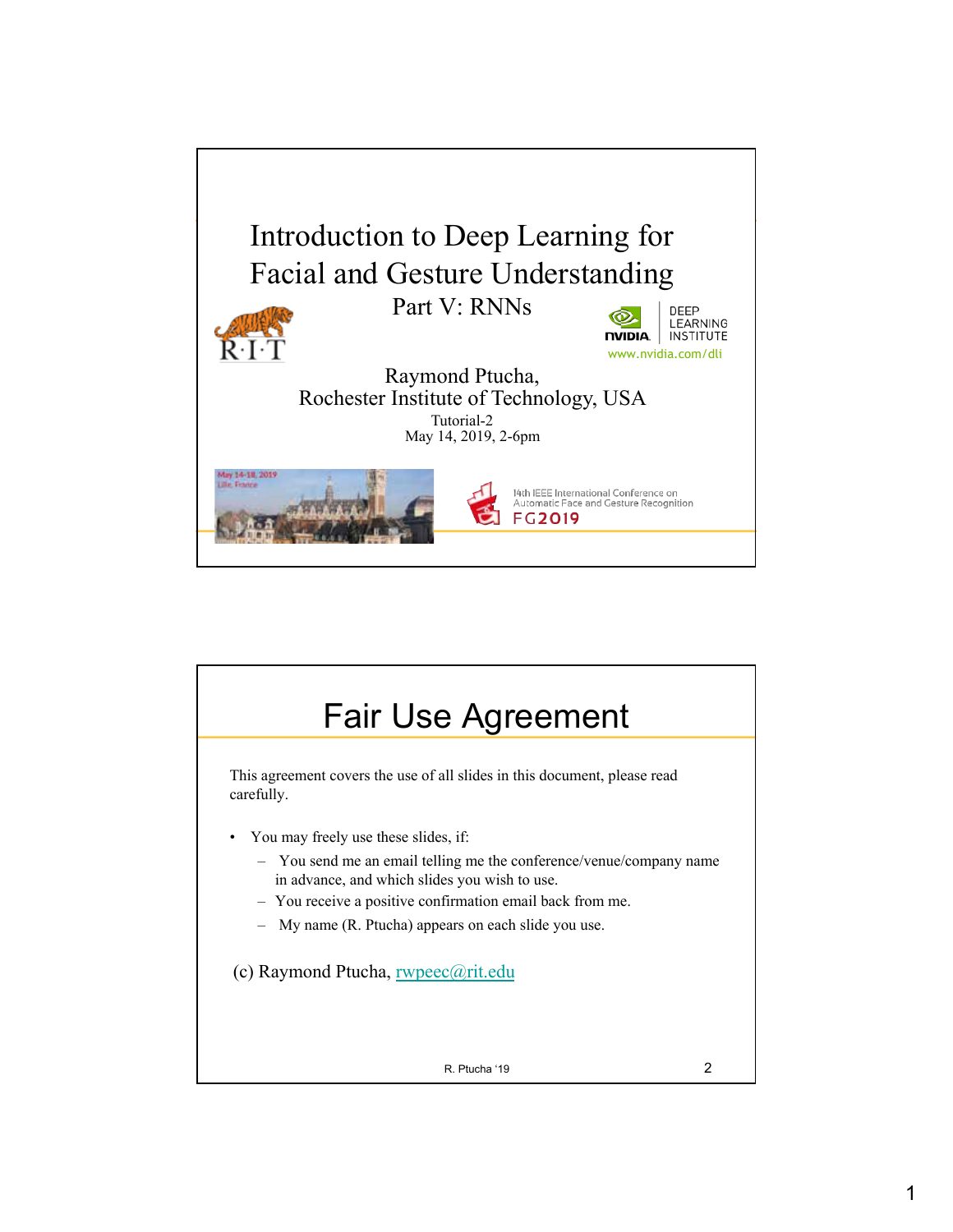

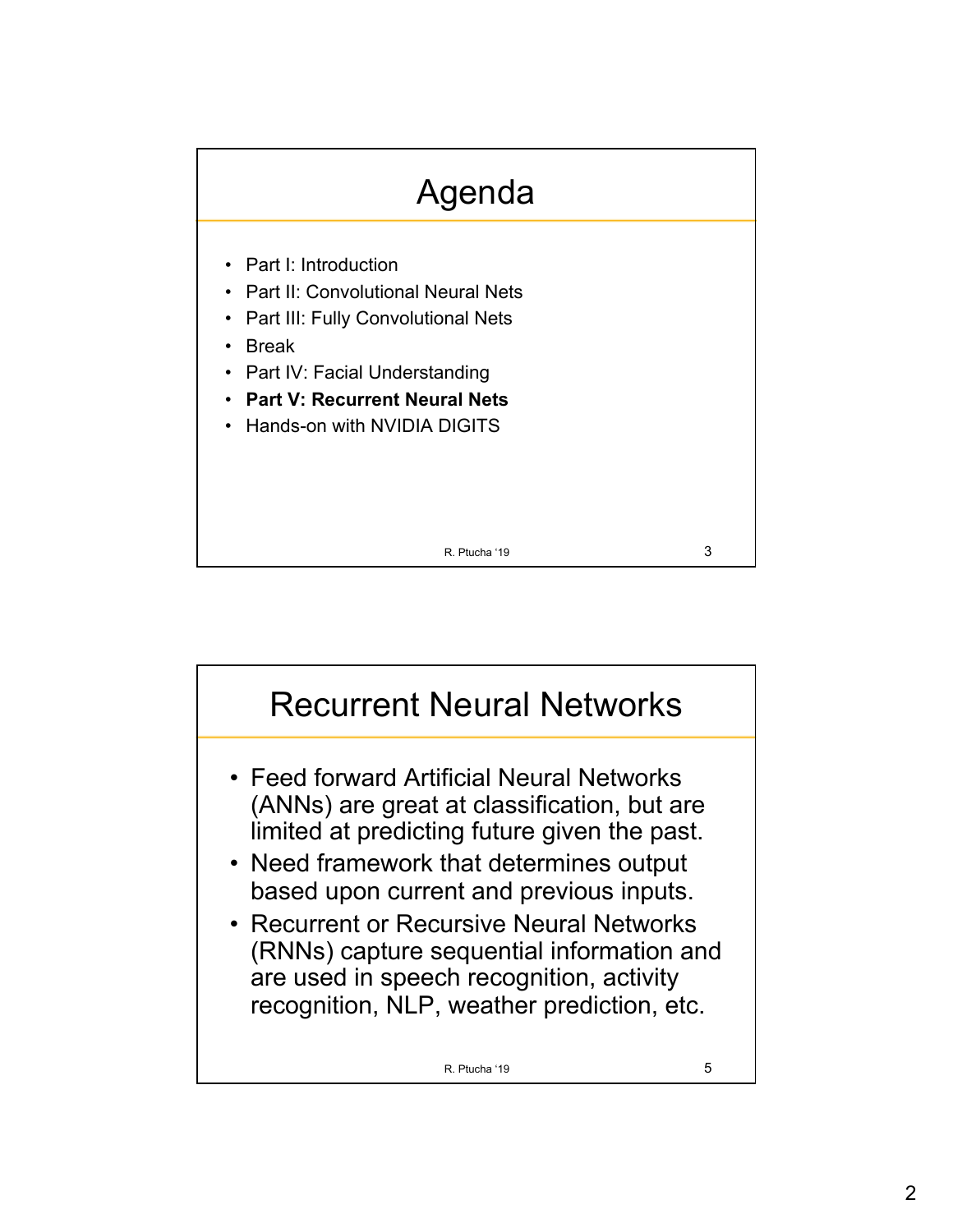

![](_page_2_Figure_1.jpeg)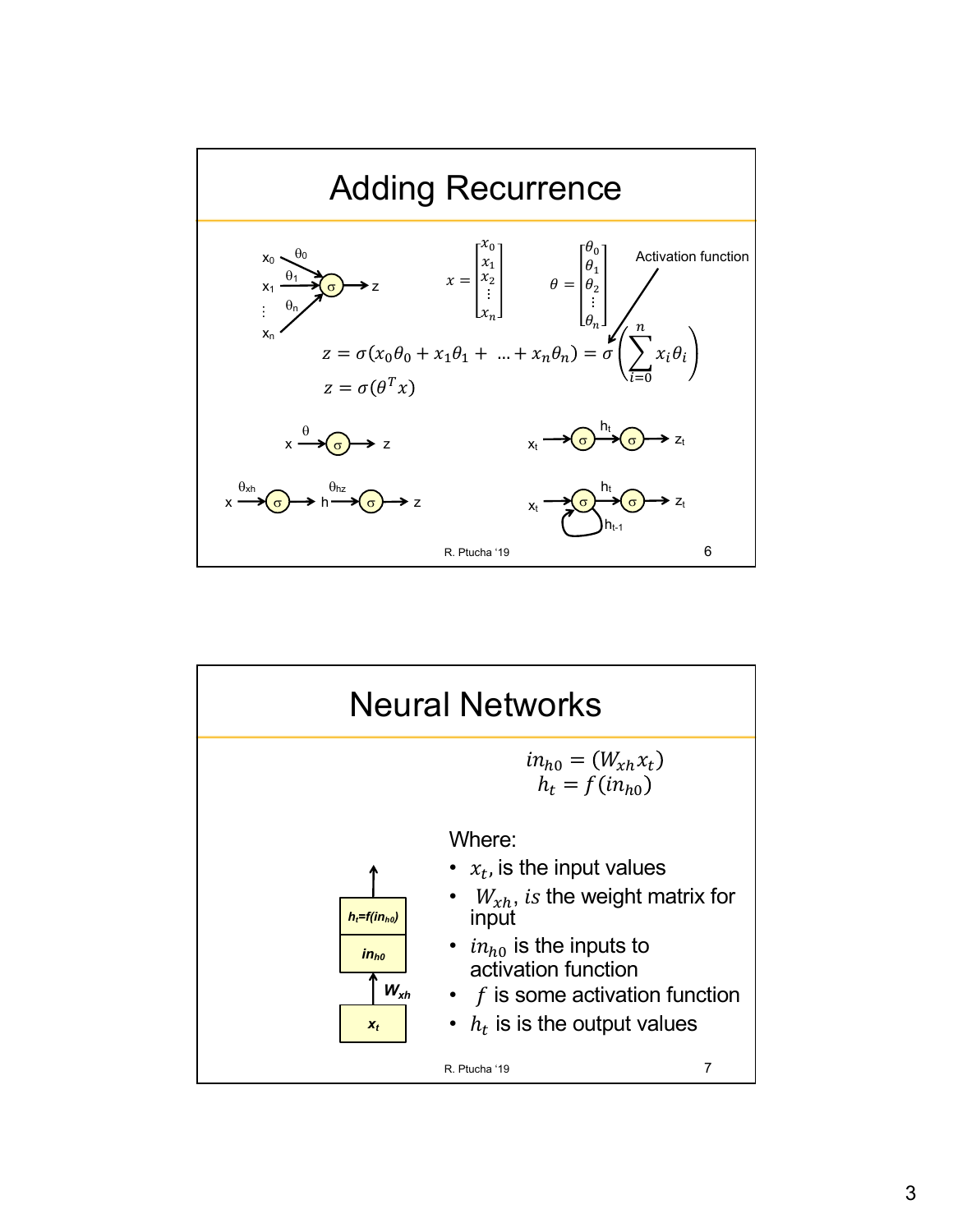![](_page_3_Figure_0.jpeg)

![](_page_3_Figure_1.jpeg)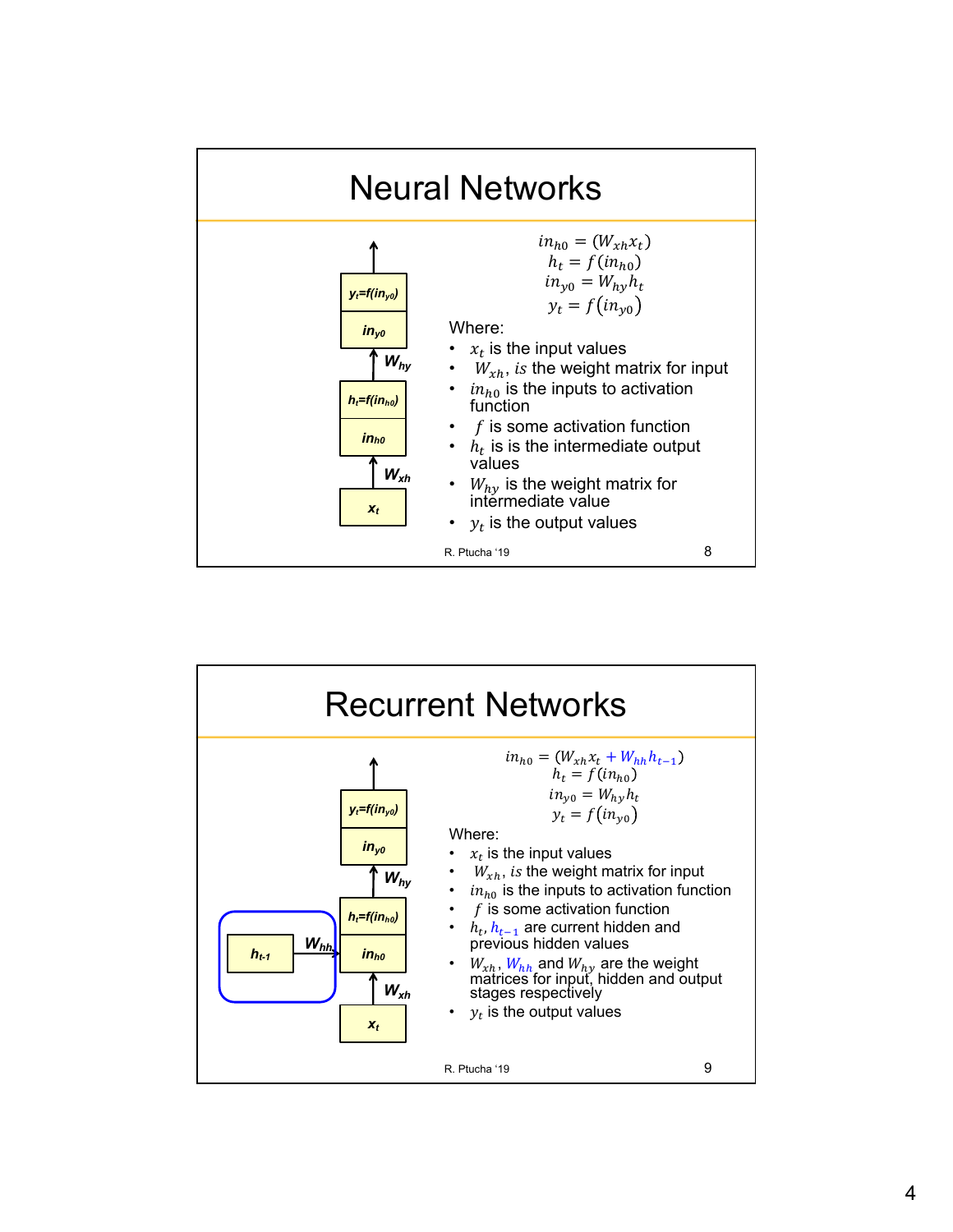![](_page_4_Figure_0.jpeg)

![](_page_4_Figure_1.jpeg)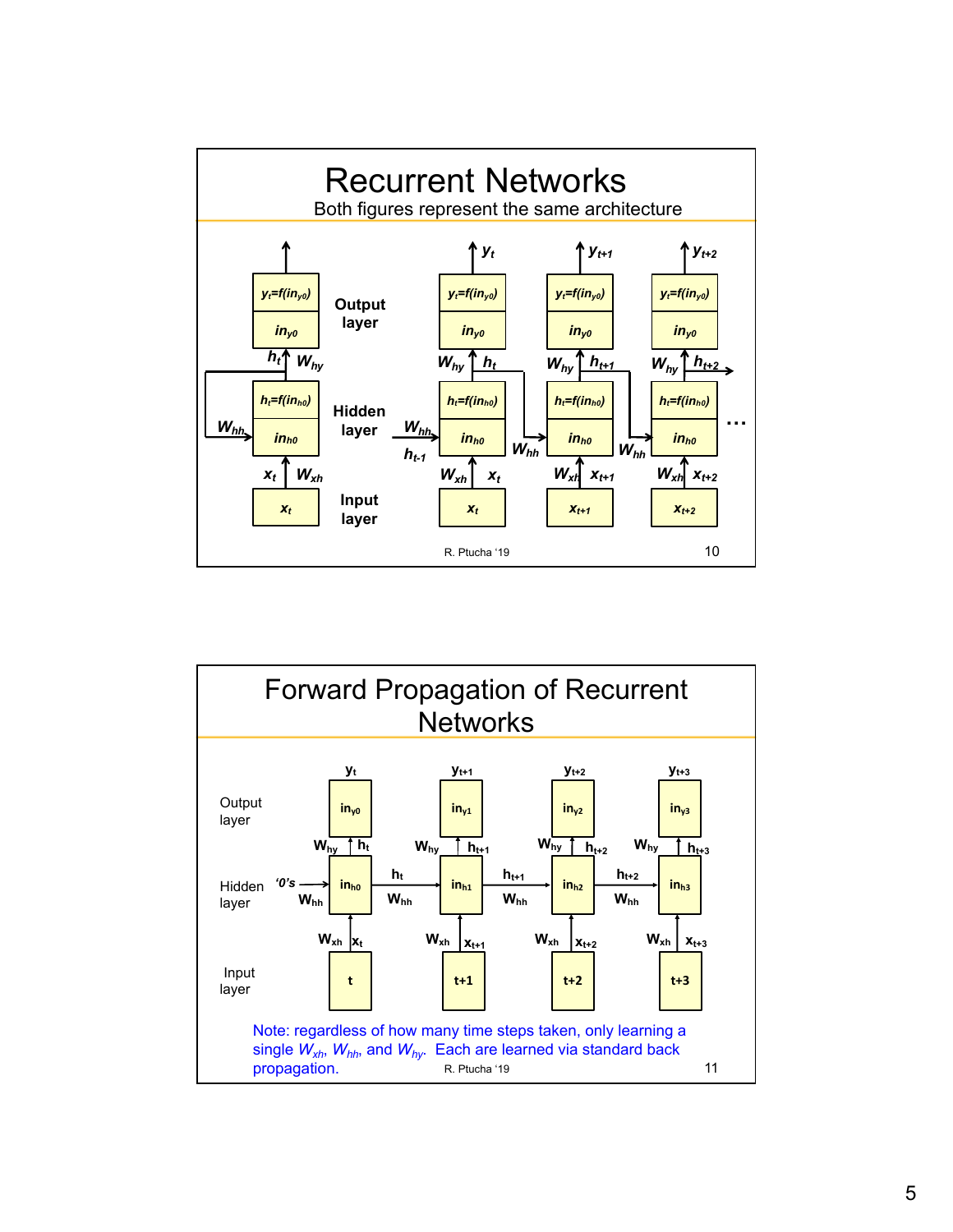![](_page_5_Figure_0.jpeg)

![](_page_5_Figure_1.jpeg)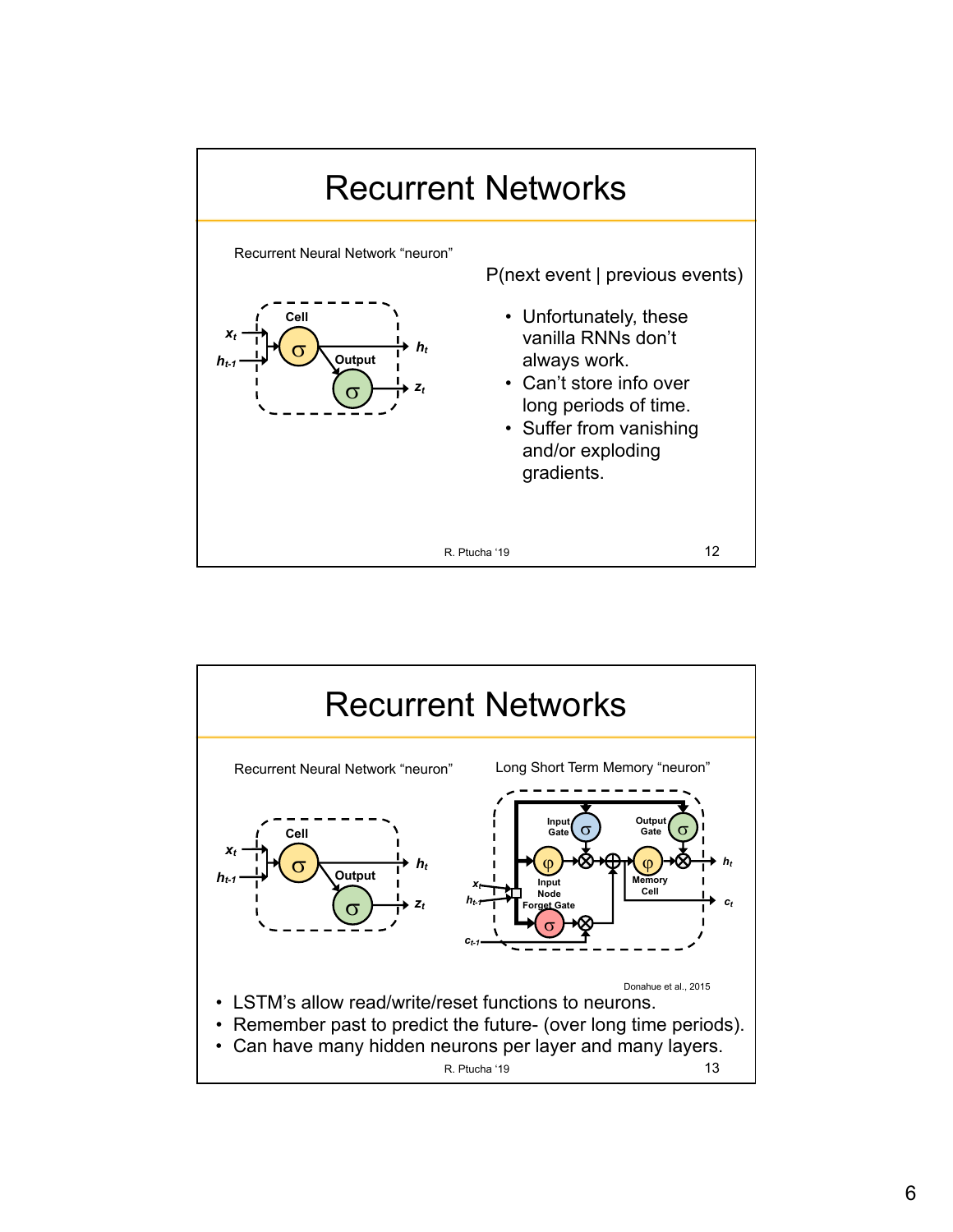![](_page_6_Figure_0.jpeg)

![](_page_6_Figure_1.jpeg)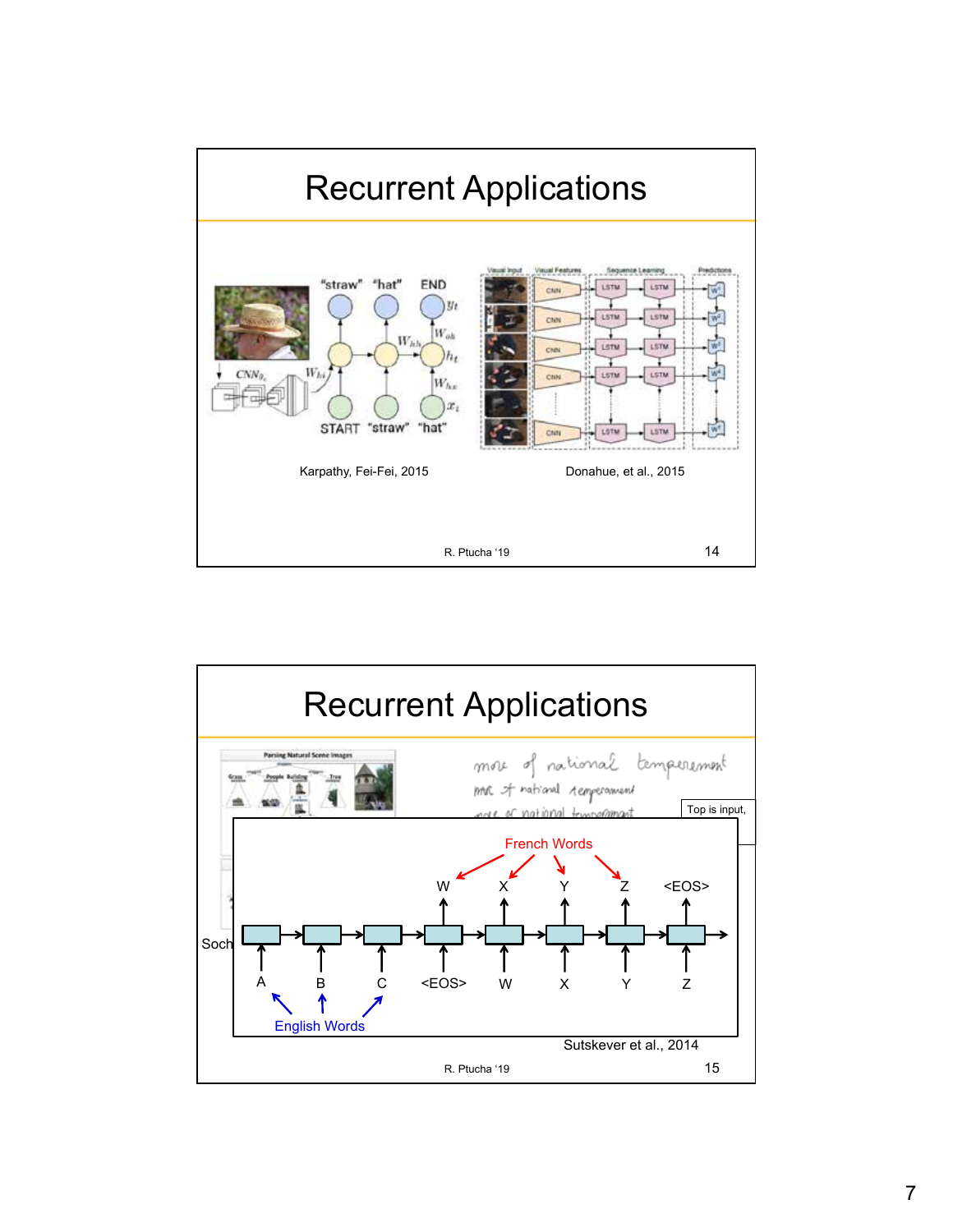![](_page_7_Figure_0.jpeg)

![](_page_7_Figure_1.jpeg)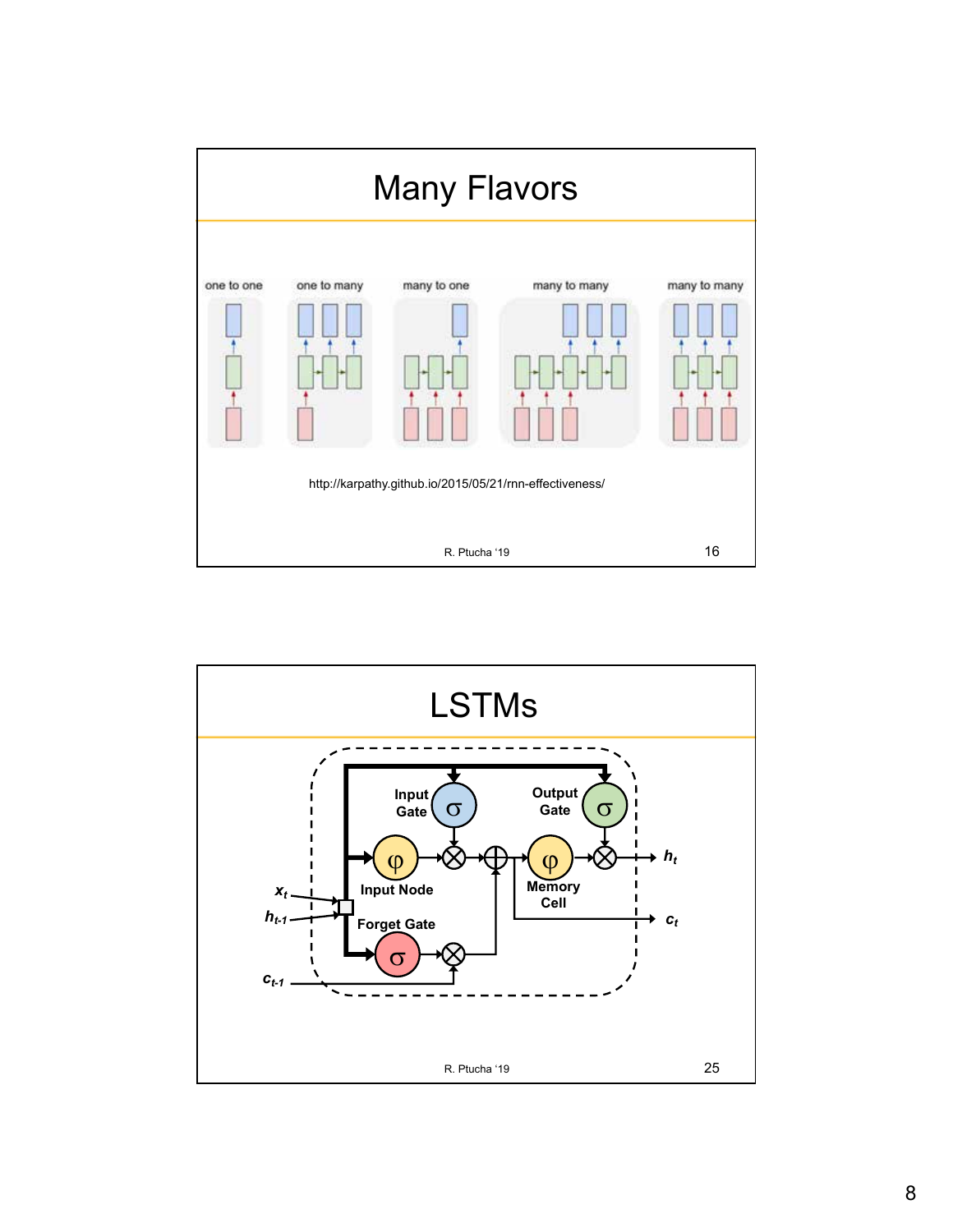![](_page_8_Figure_0.jpeg)

![](_page_8_Figure_1.jpeg)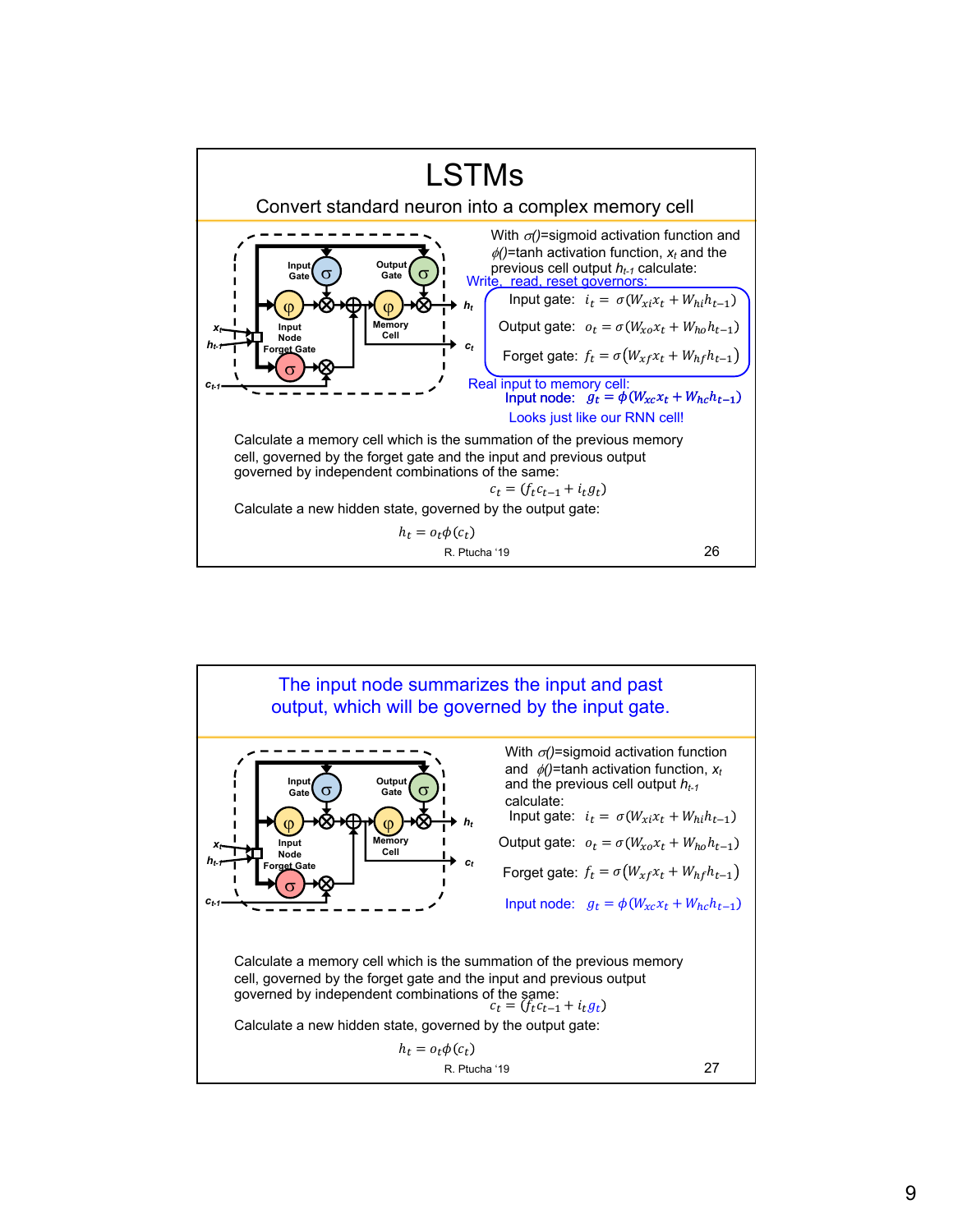![](_page_9_Figure_0.jpeg)

![](_page_9_Figure_1.jpeg)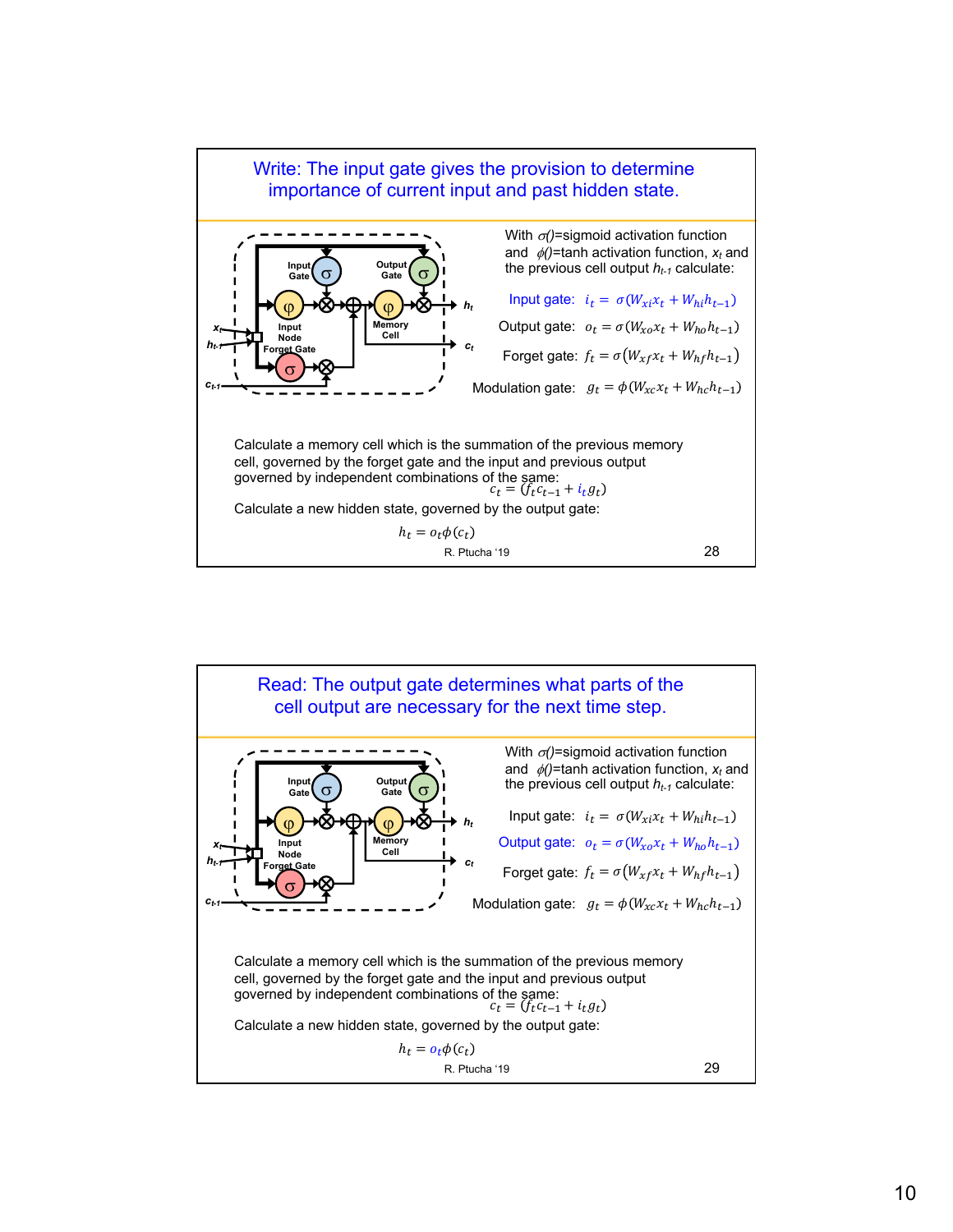![](_page_10_Figure_0.jpeg)

![](_page_10_Figure_1.jpeg)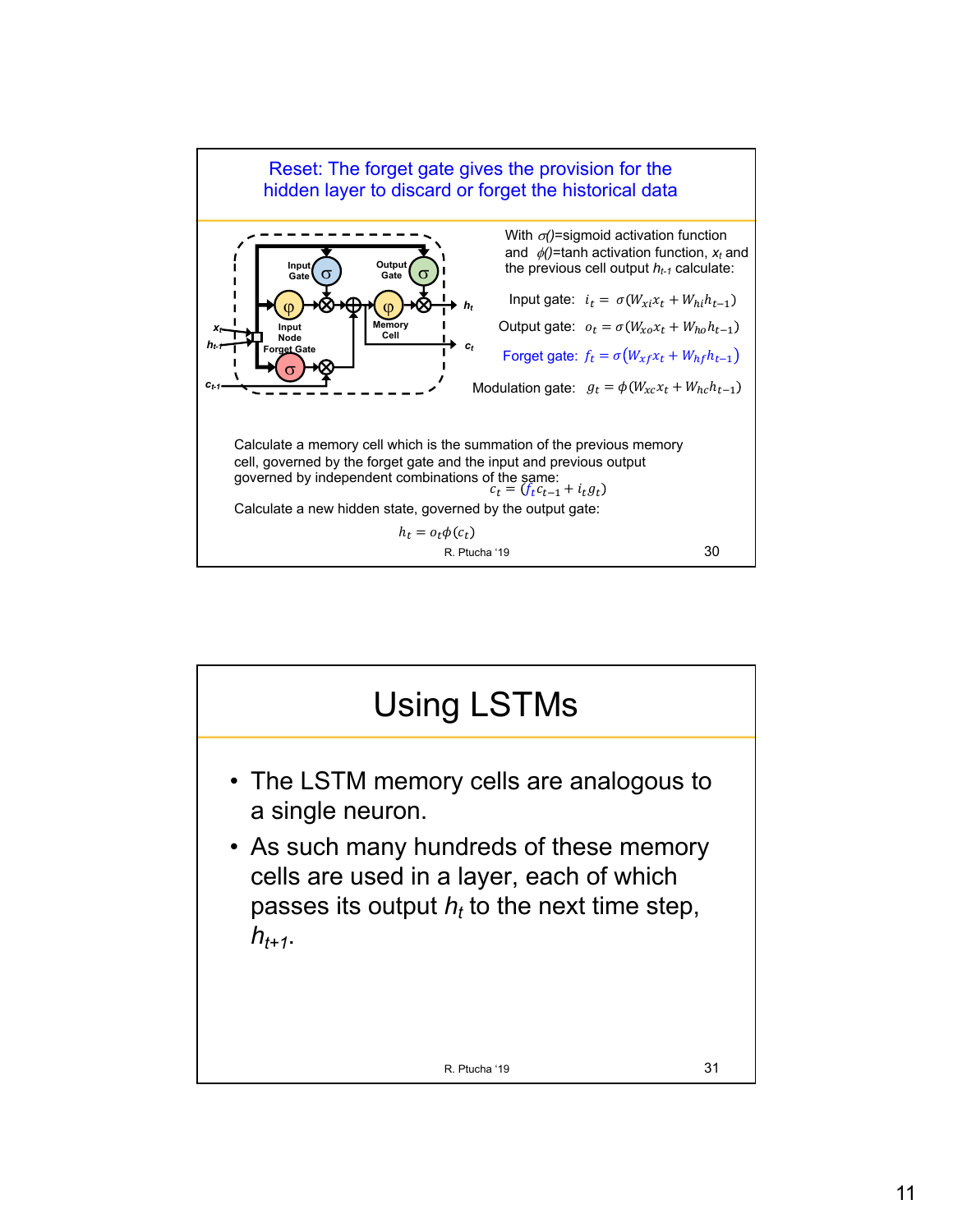![](_page_11_Figure_0.jpeg)

![](_page_11_Figure_1.jpeg)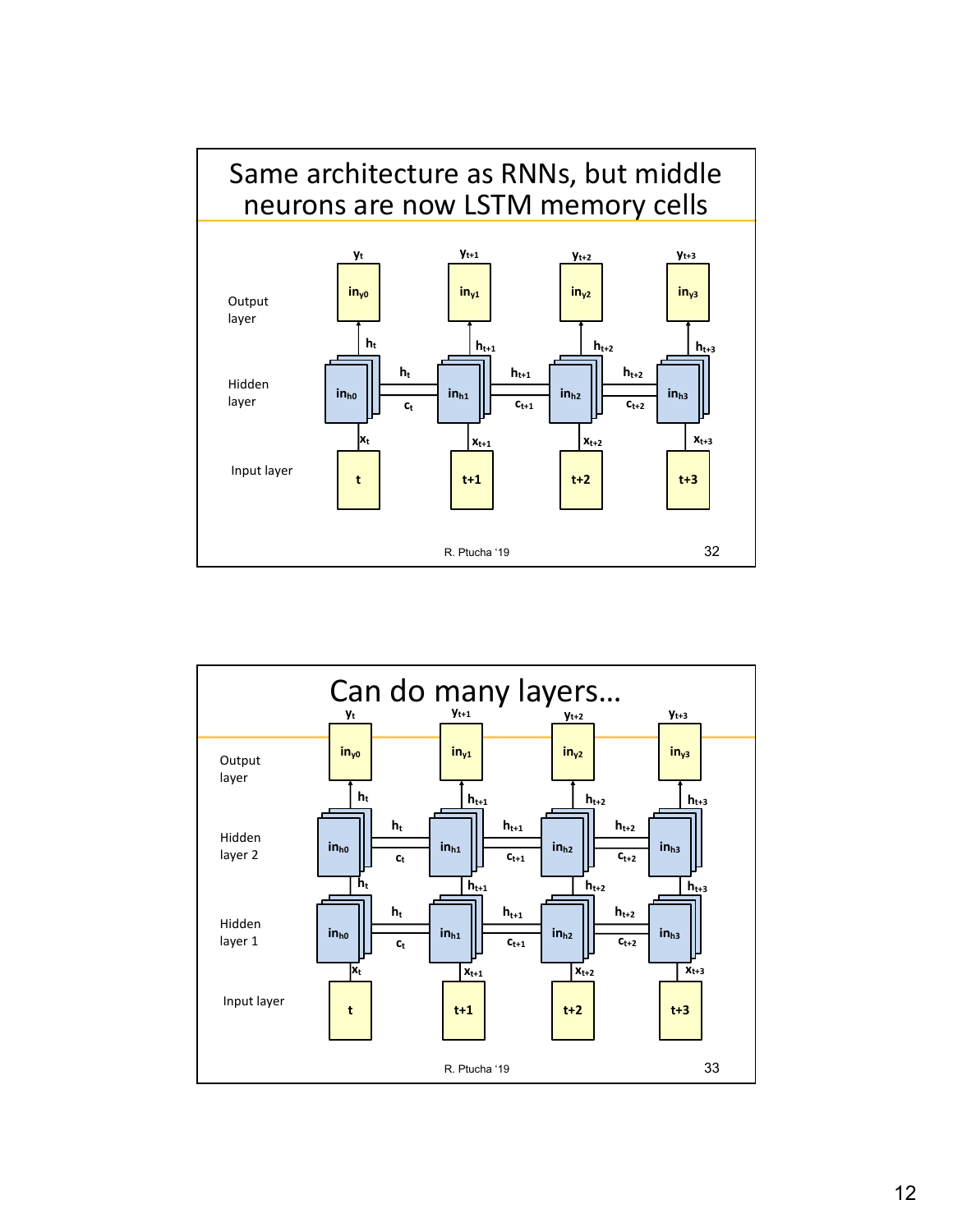![](_page_12_Figure_0.jpeg)

![](_page_12_Picture_1.jpeg)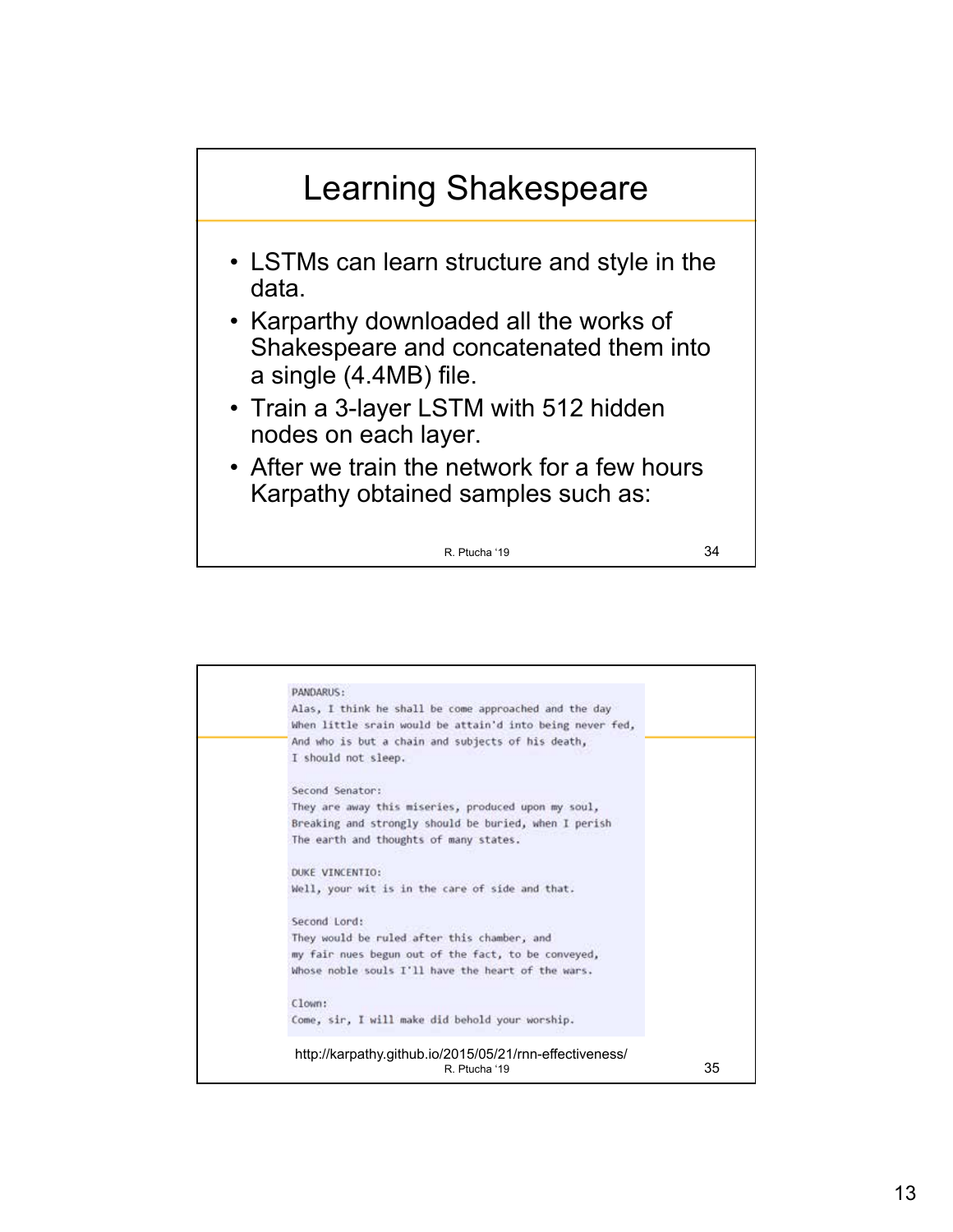![](_page_13_Figure_0.jpeg)

| replace S by $X_{\text{source-table}}$ which gives an open subspace of X and T equal to $S_{\text{Zar}}$ .<br>see Descent, Lemma 77. Nansdy, by Lemma 77 we see that R is geometrically<br>regular over S.                                                                                                                                                                                                                                 | If F is a scheme theoretic leaser points.<br>If $F$ is a finite direct sum $\mathcal{O}_{X_n}$ is a closed immersion, set Lemma 77. This is a<br>sequence of X is a citalist morphism                                                                                                                                  |
|--------------------------------------------------------------------------------------------------------------------------------------------------------------------------------------------------------------------------------------------------------------------------------------------------------------------------------------------------------------------------------------------------------------------------------------------|------------------------------------------------------------------------------------------------------------------------------------------------------------------------------------------------------------------------------------------------------------------------------------------------------------------------|
| The result for prove any open covering follows from the less of Example ??. It may                                                                                                                                                                                                                                                                                                                                                         | The property F is a disjoint value of Proposition 77 and we can lifered set of<br>presentations of a scheme $O_3$ -algebra with ${\mathcal F}$ are opens of finite type over S.                                                                                                                                        |
| Proof. See discussion of showers of sets.<br>п                                                                                                                                                                                                                                                                                                                                                                                             | in an isomorphism.                                                                                                                                                                                                                                                                                                     |
| is an open subset of X. Thus $U$ is affine. This is a continuous map of X is the<br>inverse, the groupoid scheme S.                                                                                                                                                                                                                                                                                                                        | "Seld<br>$\mathcal{O}_{X,\alpha} \longrightarrow \mathcal{F}_2 \longrightarrow \mathrm{I}(\mathcal{O}_{X,\alpha-1} \longrightarrow \mathcal{O}_X^{-1}\mathcal{O}_{X,\alpha}(\mathcal{O}_X^0))$<br>is an isomorphism of covering of $\mathcal{O}_X$ . If $\mathcal F$ is the mispac element of $\mathcal F$ such that X |
| and<br>$V = \Gamma(S, \mathcal{O}) \longrightarrow (U, \text{Spec}(A))$                                                                                                                                                                                                                                                                                                                                                                    | A reduced above we conclude that $U$ is an open covering of $C$ . The functor $\mathcal F$ is a                                                                                                                                                                                                                        |
| Arrows = $(Sch/S)_{test}^{opt}$ , $(Sch/S)_{test}$                                                                                                                                                                                                                                                                                                                                                                                         | columnships of $X$ is an open minimizational of $U$ .<br>Proof. This is clear that G is a finite presentation, see Lemmas 77.                                                                                                                                                                                          |
| is a unique morphism of algebraic stacks. Note that                                                                                                                                                                                                                                                                                                                                                                                        | algebraic space. The property X is a finite morphism of algebraic stacks. Then the                                                                                                                                                                                                                                     |
| $\widetilde{M}^{\bullet} = T^{\bullet} \otimes_{\text{Sym}(0)} \mathcal{O}_{X, \bullet} - i_V^{-1} \mathcal{F}$                                                                                                                                                                                                                                                                                                                            | Proof. We have see that $X = \text{Sorel}(R)$ and $F$ is a finite type representable by                                                                                                                                                                                                                                |
| To prove study we see that $\mathcal{F} _U$ is a covering of X', and $\mathcal{T}_i$ is an object of $\mathcal{F}_{X/S}$ for<br>$i > 0$ and $\mathcal{F}_s$ exists and let $\mathcal{F}_i$ be a presheaf of $\mathcal{O}_X$ -modules on $\mathcal C$ as a $\mathcal F$ -module.<br>In particular $F = U/F$ we have to show that                                                                                                            | type f. This is of finite type diagrams, and<br>· the composition of ${\cal G}$ is a regular sequence.<br>• $O_{X'}$ is a shoul of tings.<br>a                                                                                                                                                                         |
| which has a nonzero morphism we may assume that $f_r$ is of finite presentation over<br>S. We claim that $\mathcal{O}_{X,x}$ is a scheme where $x, x', s'' \in S'$ such that $\mathcal{O}_{X,x'} \to \mathcal{O}_{X',x'}$ is<br>separated. By Algebra, Lemma 77 we can define a map of complexes $GL_{37}(x'/S^{*})$<br>and we win.                                                                                                        | Morane 400xcm (2)<br>SportKa3<br>is a limit. Then $\mathcal G$ is a finite type and assume $S$ is a flat and $\mathcal F$ and $\mathcal G$ is a finite                                                                                                                                                                 |
| $U = \bigcup U_i \times_X U_i$                                                                                                                                                                                                                                                                                                                                                                                                             |                                                                                                                                                                                                                                                                                                                        |
| and the comparicely in the fibre product covering we have to prove the lemma<br>generated by $\prod Z \times_L U \to V$ . Consider the maps M along the set of points<br>$Sch_{ford}$ and $U \rightarrow U$ is the fibre category of S in U in Section, T? and the fact that<br>any U affine, we Morphisms, Lemma 77. Hence we obtain a scheme S and any<br>open subset $W \subset U$ in $Sh(G)$ such that $Sov(R') \to S$ is smooth or an | ger,                                                                                                                                                                                                                                                                                                                   |
| $S = \text{Spec}(R) = U \times_X U \times_X U$                                                                                                                                                                                                                                                                                                                                                                                             |                                                                                                                                                                                                                                                                                                                        |
| Proof. Proof of (1). It also start we get                                                                                                                                                                                                                                                                                                                                                                                                  |                                                                                                                                                                                                                                                                                                                        |
| For $\bigoplus_{n=1,\ldots,m}$ where $\mathcal{L}_{m_n}=0$ , hence we can find a closed subset H in H and<br>any sets $F$ on X. U is a closed immersion of S, then $U \to T$ is a separated algebraic<br>spore.                                                                                                                                                                                                                            | This since $F \in \mathcal{F}$ and $x \in \mathcal{G}$ the diagram                                                                                                                                                                                                                                                     |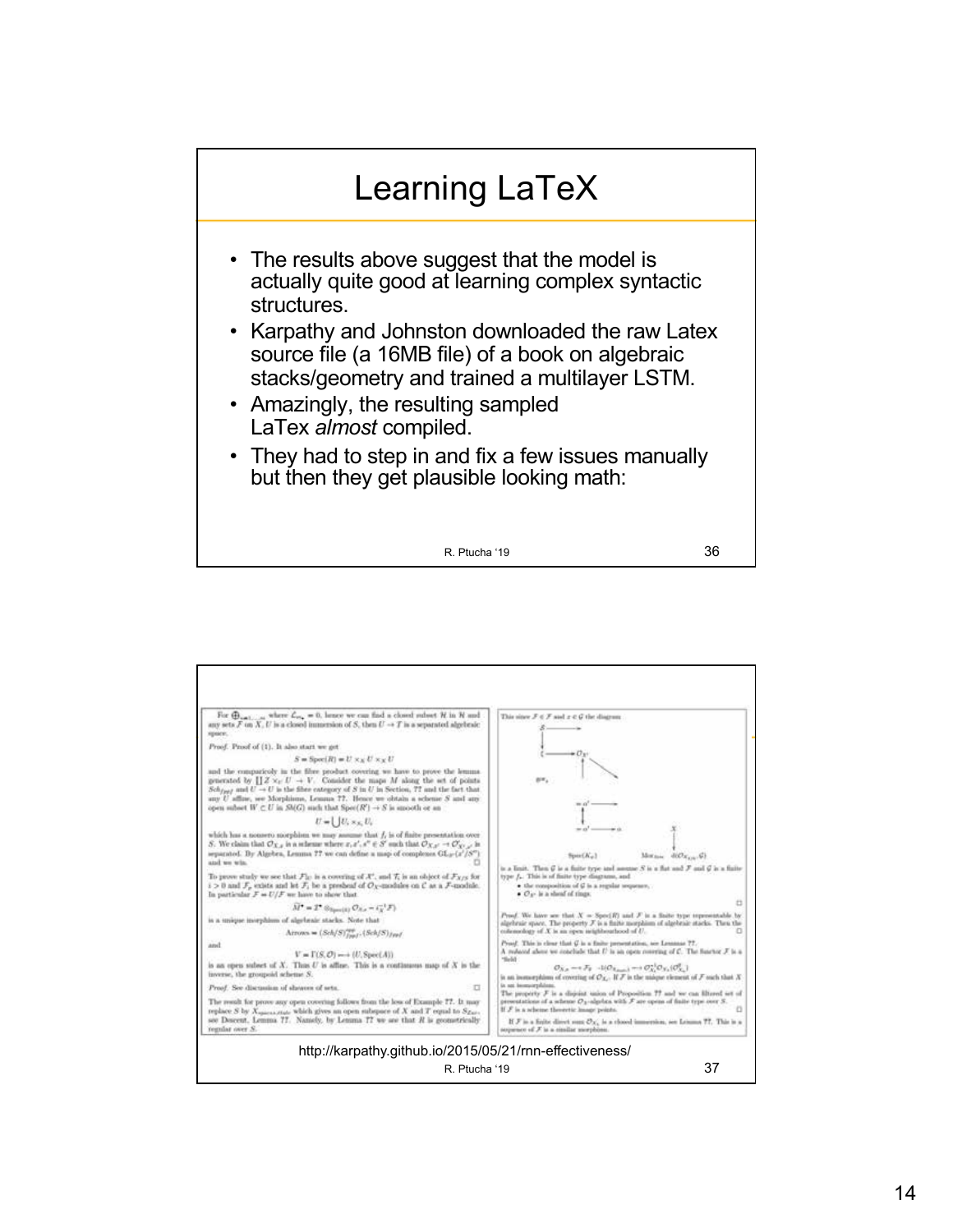![](_page_14_Figure_0.jpeg)

![](_page_14_Figure_1.jpeg)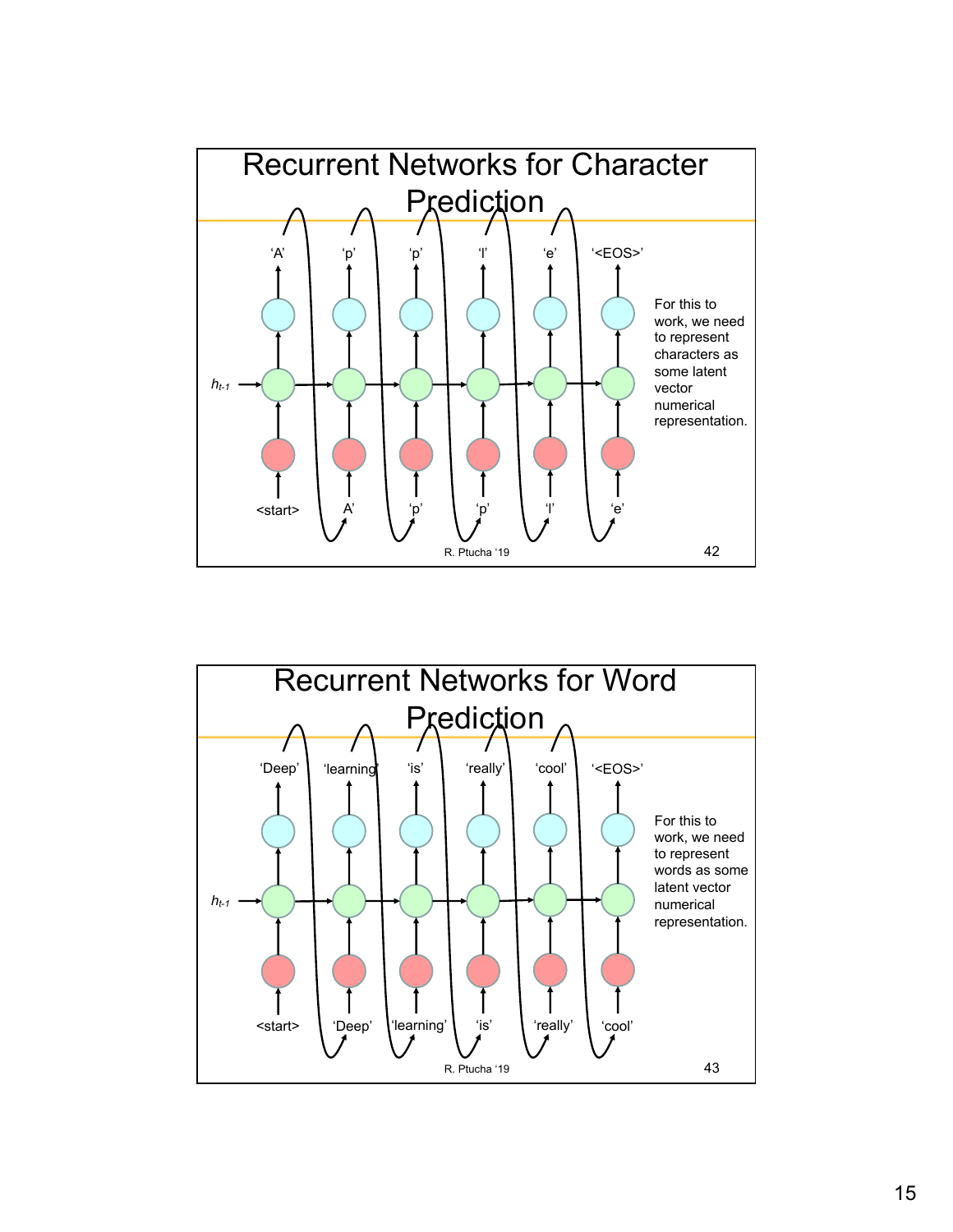![](_page_15_Figure_0.jpeg)

![](_page_15_Figure_1.jpeg)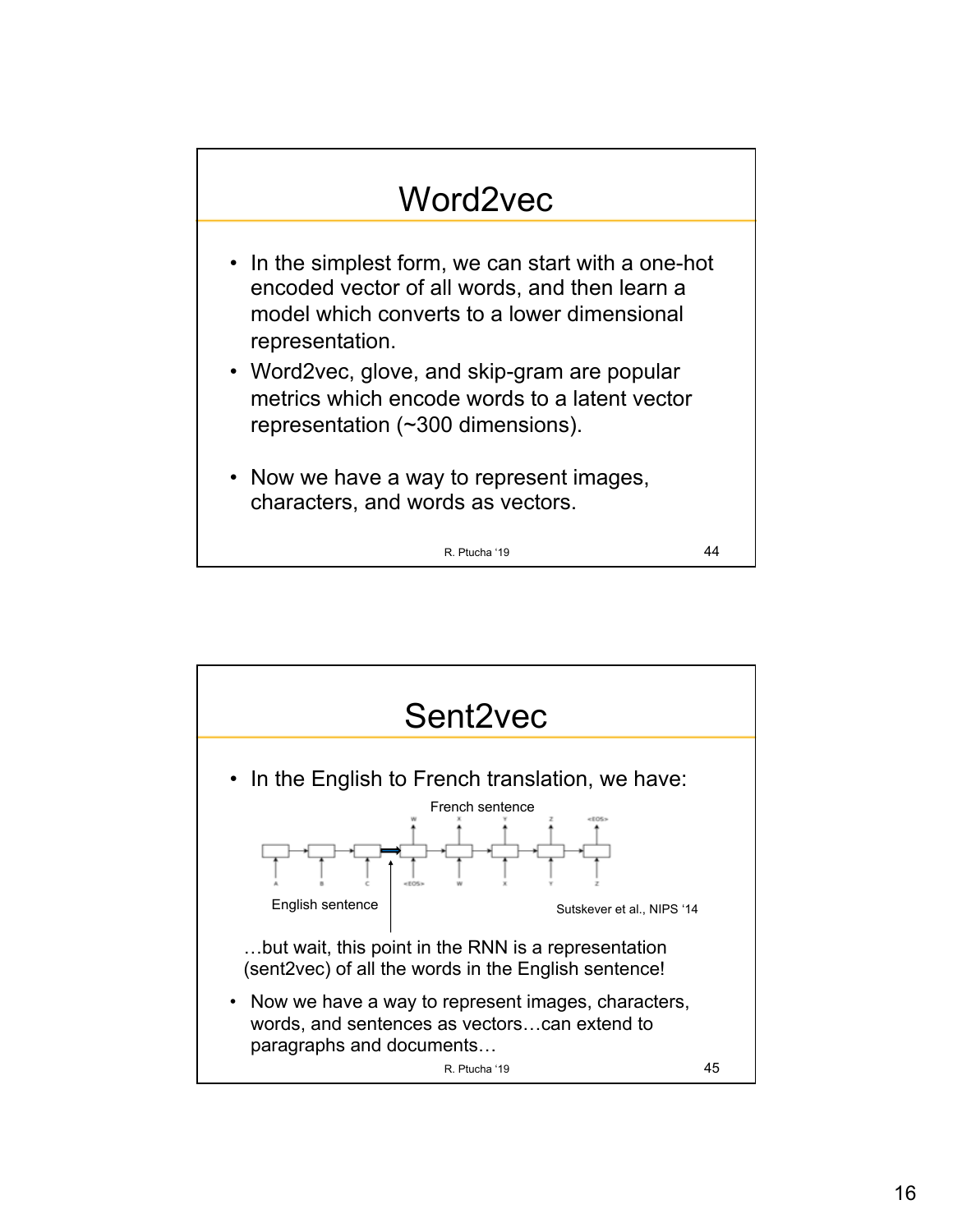![](_page_16_Figure_0.jpeg)

![](_page_16_Figure_1.jpeg)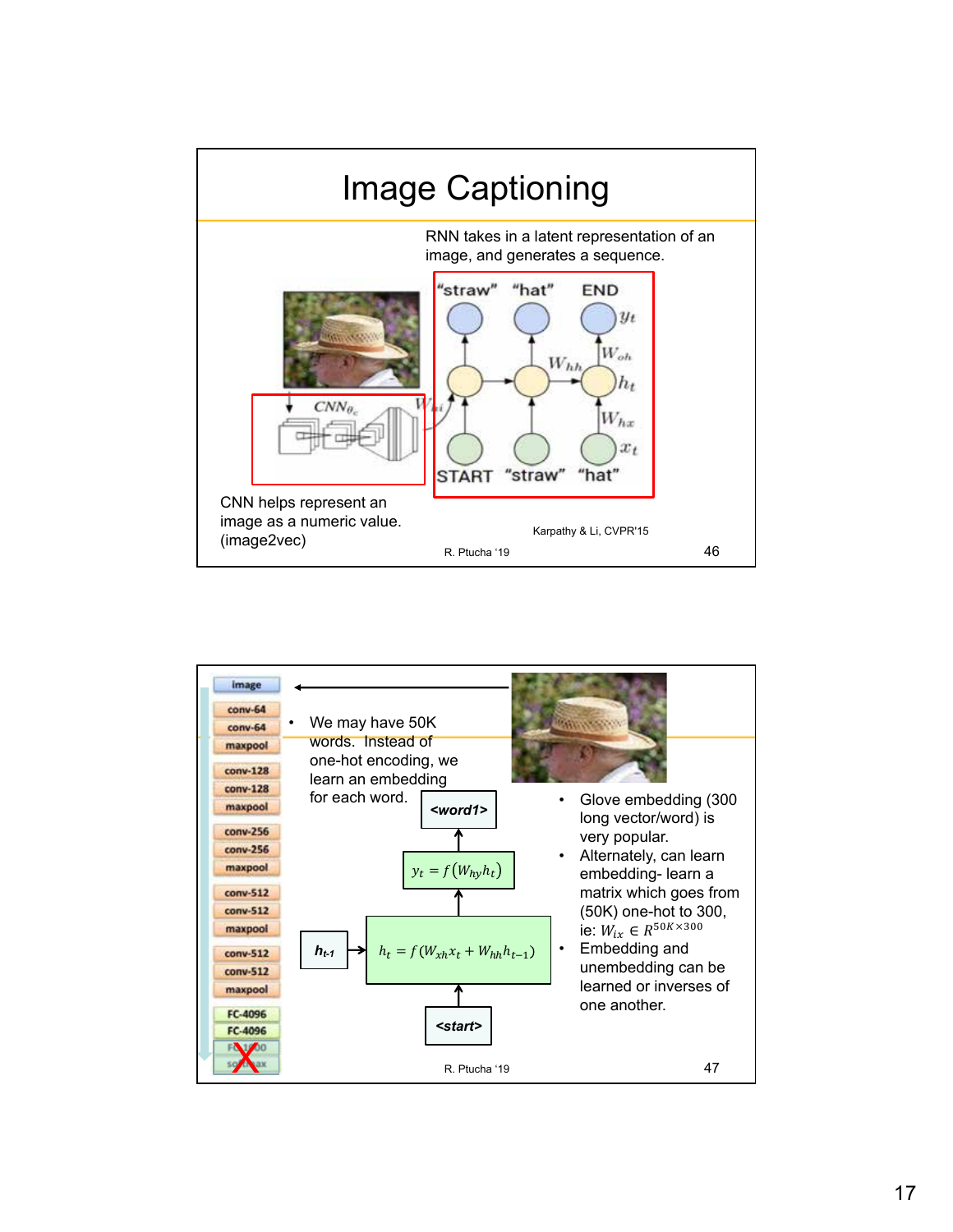![](_page_17_Figure_0.jpeg)

![](_page_17_Figure_1.jpeg)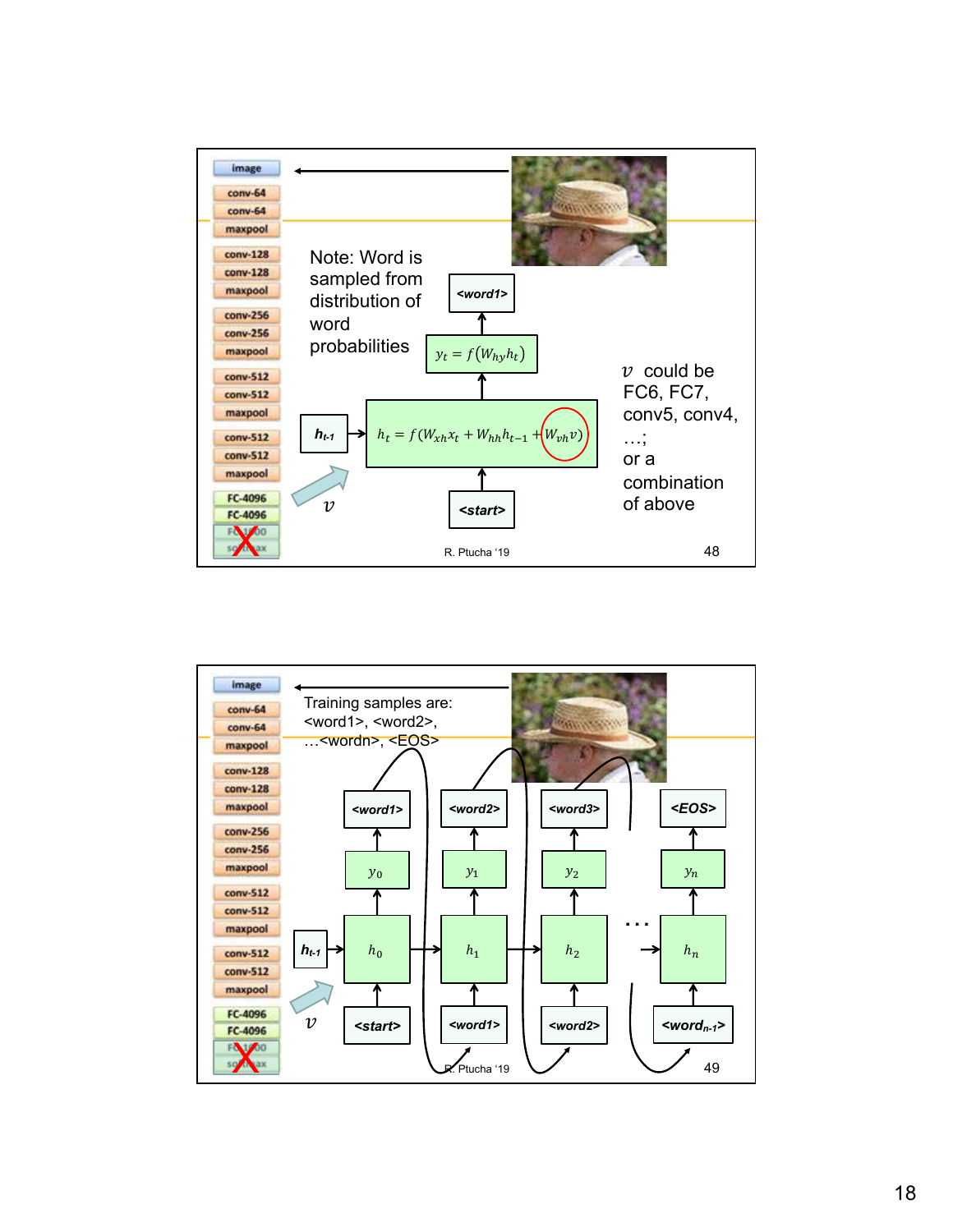![](_page_18_Figure_0.jpeg)

![](_page_18_Picture_1.jpeg)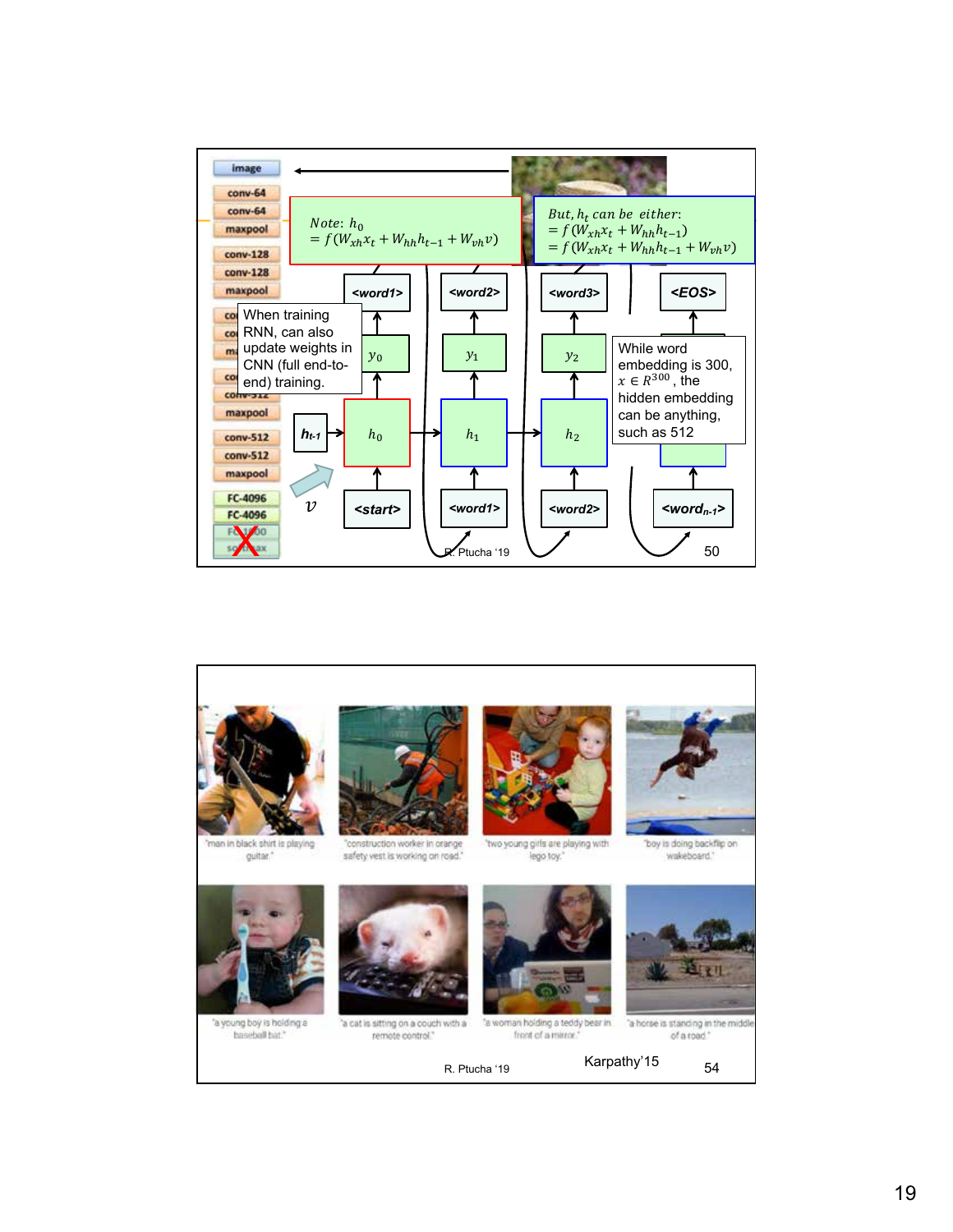![](_page_19_Figure_0.jpeg)

![](_page_19_Figure_1.jpeg)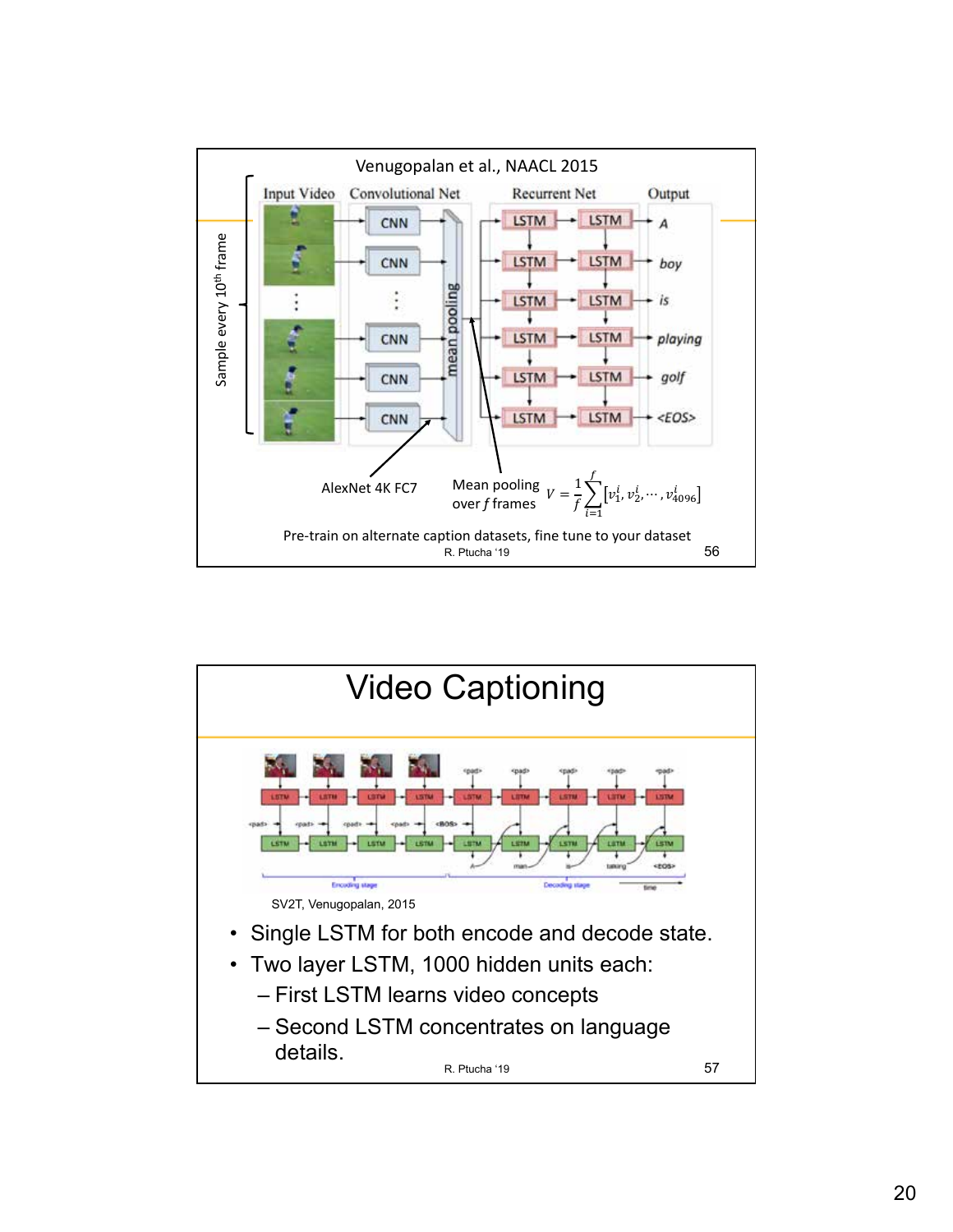![](_page_20_Figure_0.jpeg)

![](_page_20_Figure_1.jpeg)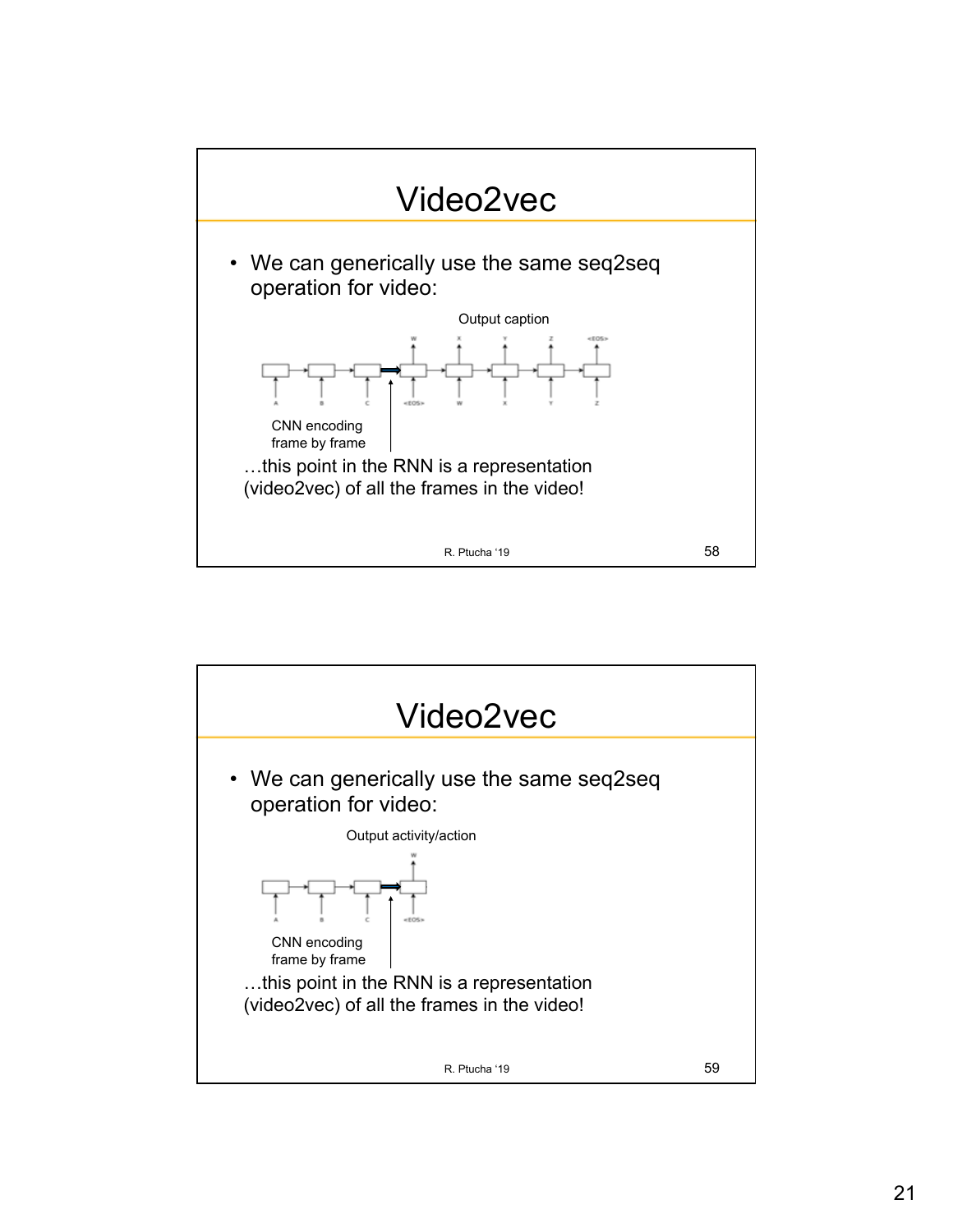![](_page_21_Figure_0.jpeg)

![](_page_21_Figure_1.jpeg)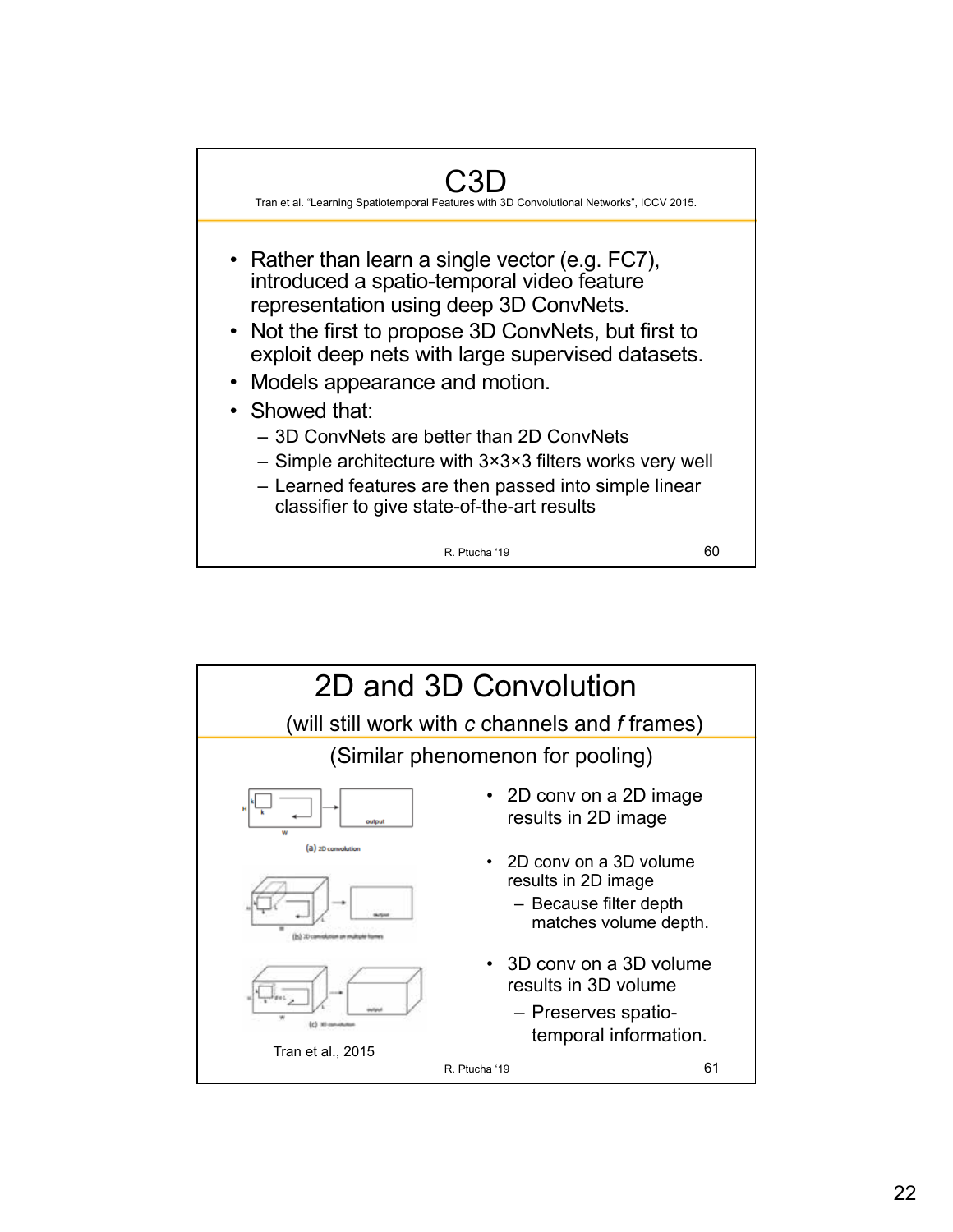![](_page_22_Figure_0.jpeg)

![](_page_22_Figure_1.jpeg)